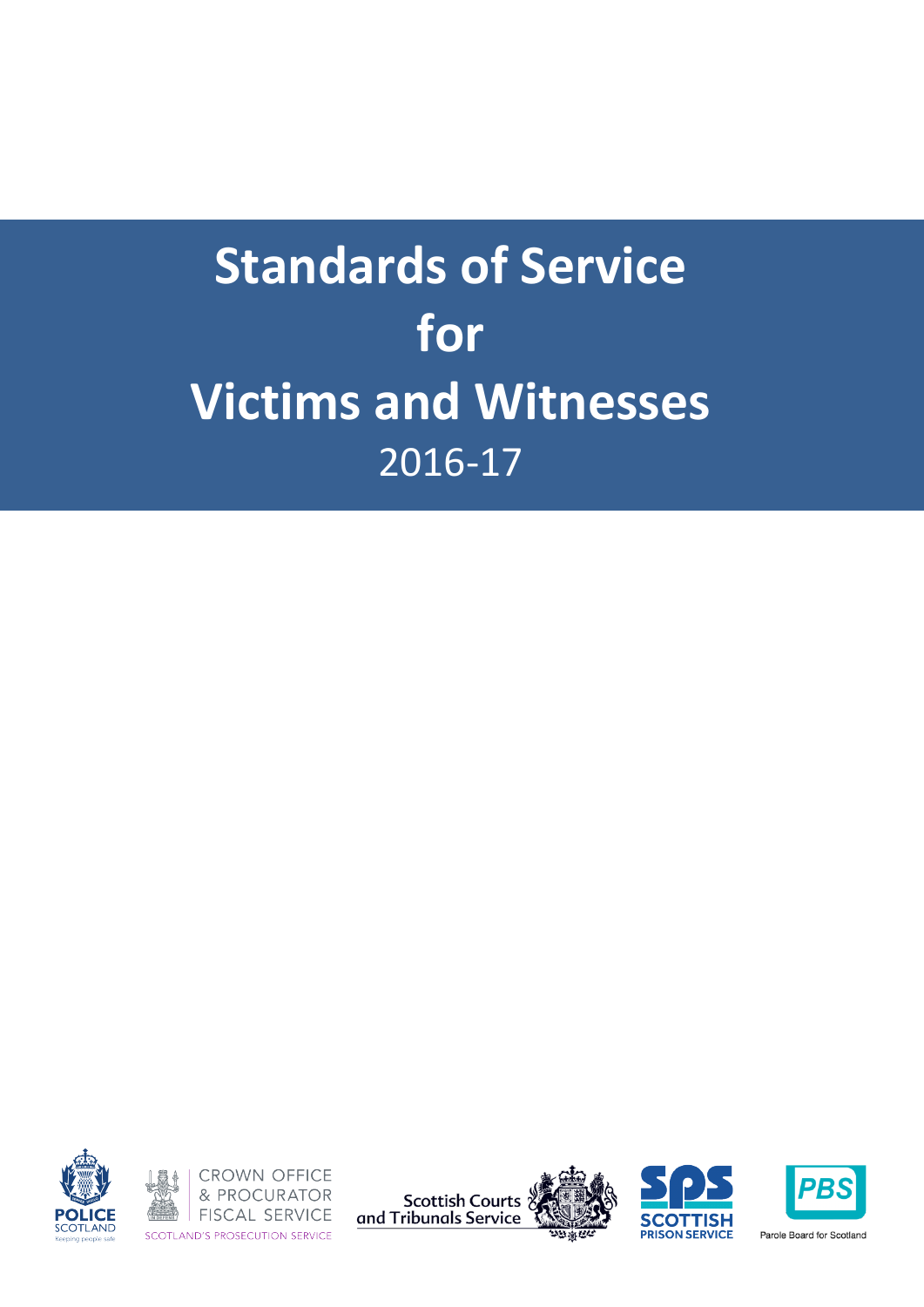# **Preface**

This document has been prepared by Police Scotland, the Crown Office and Procurator Fiscal Service, the Scottish Courts and Tribunals Service, the Scottish Prison Service and the Parole Board for Scotland working in partnership.

Section 2 of the Victims and Witnesses (Scotland) Act 2014 requires Police Scotland, the Crown Office and Procurator Fiscal Service, the Scottish Courts and Tribunals Service, the Scottish Prison Service and the Parole Board for Scotland to set and publish standards of service for victims and witnesses. These standards are set out in this document.

All of our standards will be monitored, reviewed and reported on annually.

The standards of service for the previous year and each agency's report against those standards are published, and can be viewed on any of the agency websites (for website addresses please see the section on How to Complain below).

| <b>Contents</b>                                                                |      |  |
|--------------------------------------------------------------------------------|------|--|
|                                                                                | Page |  |
| Introduction                                                                   | 3    |  |
| <b>Victims Map</b>                                                             | 5    |  |
| <b>Common Standards</b>                                                        | 7    |  |
| Standards of Service – Police Scotland                                         | 7    |  |
| Standards of Service – Crown Office and Procurator Fiscal Service              | 8    |  |
| Standards of Service – the Scottish Courts and Tribunals Service               | 8    |  |
| Standards of Service - Scottish Prison Service                                 | 9    |  |
| Standards of Service – Parole Board for Scotland                               | 10   |  |
| What to do if you are not happy with our standard of service – How to complain | 11   |  |
| Taking the matter further – the Scottish Public Services Ombudsman<br>12       |      |  |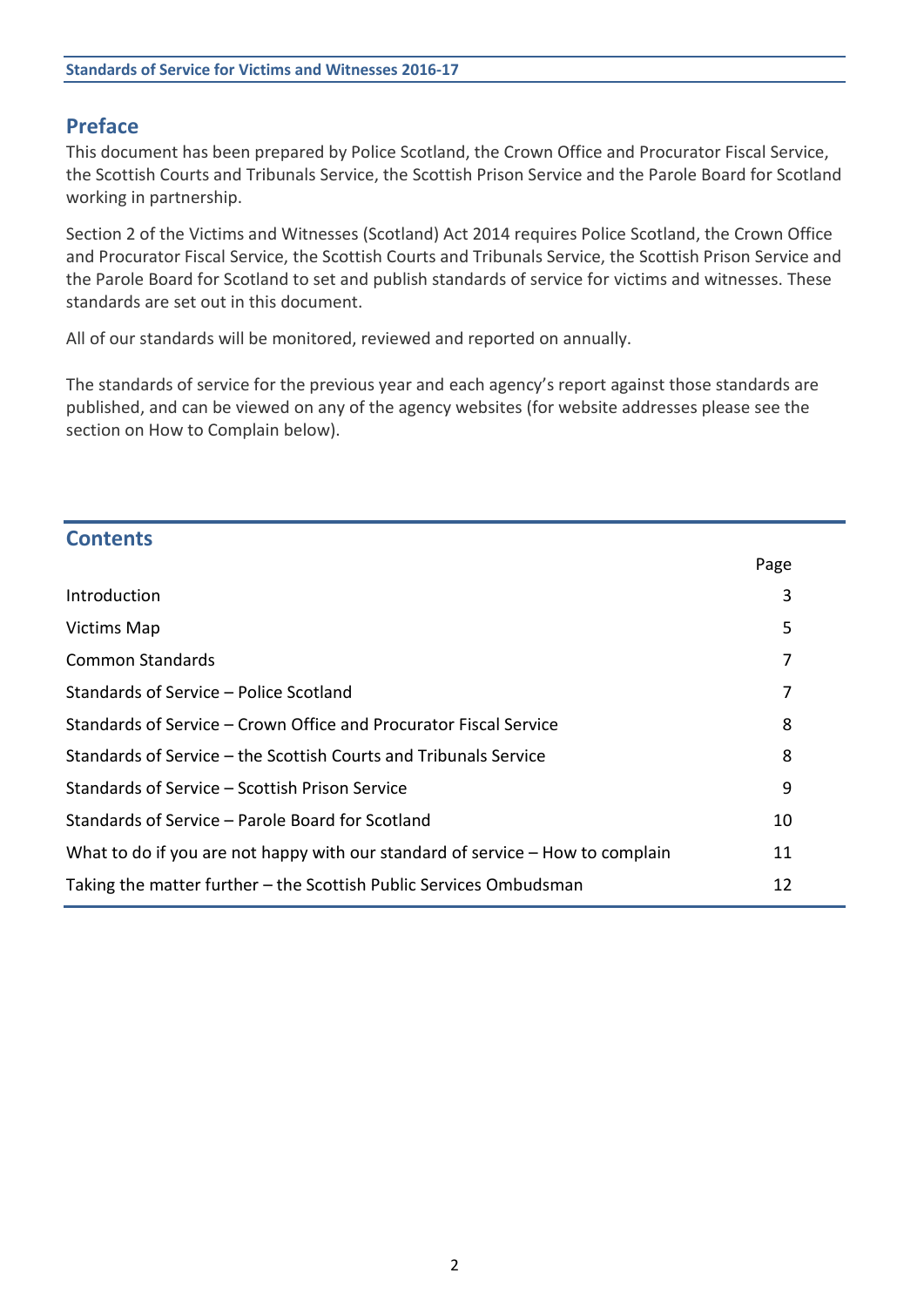# **Introduction**

There can be no justice without victims and witnesses who stand up to crime, report crime to the police and who give evidence in court when necessary. It is essential for the Scottish criminal justice system to support and protect those who are victims and witnesses, to make sure that you have access to the information you need, that you are treated fairly, and that you are supported in making your voice heard. You are at the heart of our justice system.

In late 2015 the Scottish Parliament approved further legislation, The Victims' Rights (Scotland) Regulations 2015 (the Regulations), which are designed to provide further support and to clarify the rights of victims engaged in the justice system. The Regulations **(**[here\)](http://www.legislation.gov.uk/ssi/2015/444/contents/made) along with the Victims and Witnesses (Scotland) Act 2014 are considered to now place into Scottish law the requirements of EU Council Directive 2012/29/EU establishing minimum standards on the rights, support and protection of victims of crime.

The general objective of the Directive is to help ensure that all victims of crime, regardless of where they live in the EU:

- receive appropriate protection and support
- can participate in criminal proceedings; and
- are recognised and treated in a respectful, sensitive and professional manner.

December also saw the publication of the new Victims' Code for Scotland ([here\)](https://www.mygov.scot/victim-witness-rights/) which sets out victims' rights clearly, simply and in one place. New provisions have also been introduced to enable special measures to be made available to vulnerable witnesses in relevant cases in the Justice of the Peace Courts for the first time.

If you have been the victim of, or witnessed a crime, you may have contact with a number of different organisations and people who work in the Scottish criminal justice system. Some of these organisations and people will provide a service directly to you, such as the provision of information or support, and others will have contact with you because of your involvement in the court case.

This document explains what you can expect to happen at each stage of the criminal justice process, the standards of service you can expect, and who you can contact for help or advice.

*The Standards of Service are based on the main principles of the Act, set out in Section 1. These are:*

- That a victim or witness should be able to obtain information about what is happening in the investigation or proceedings;
- That the safety of a victim or witness should be ensured during and after the investigation and proceedings;
- That a victim or witness should have access to appropriate support during and after the investigation and proceedings; and
- That, in so far as it would be appropriate to do so, a victim or witness should be able to participate effectively in the investigation and proceedings.

*In relation to obtaining information you can also expect that:*

• You should have access to relevant information at an early stage and at appropriate points in the process. This should include information on procedures, your role in them (if any), reports on progress (giving an explanation of any delays) and outcomes of criminal proceedings, and where, if possible, you can get further information and assistance;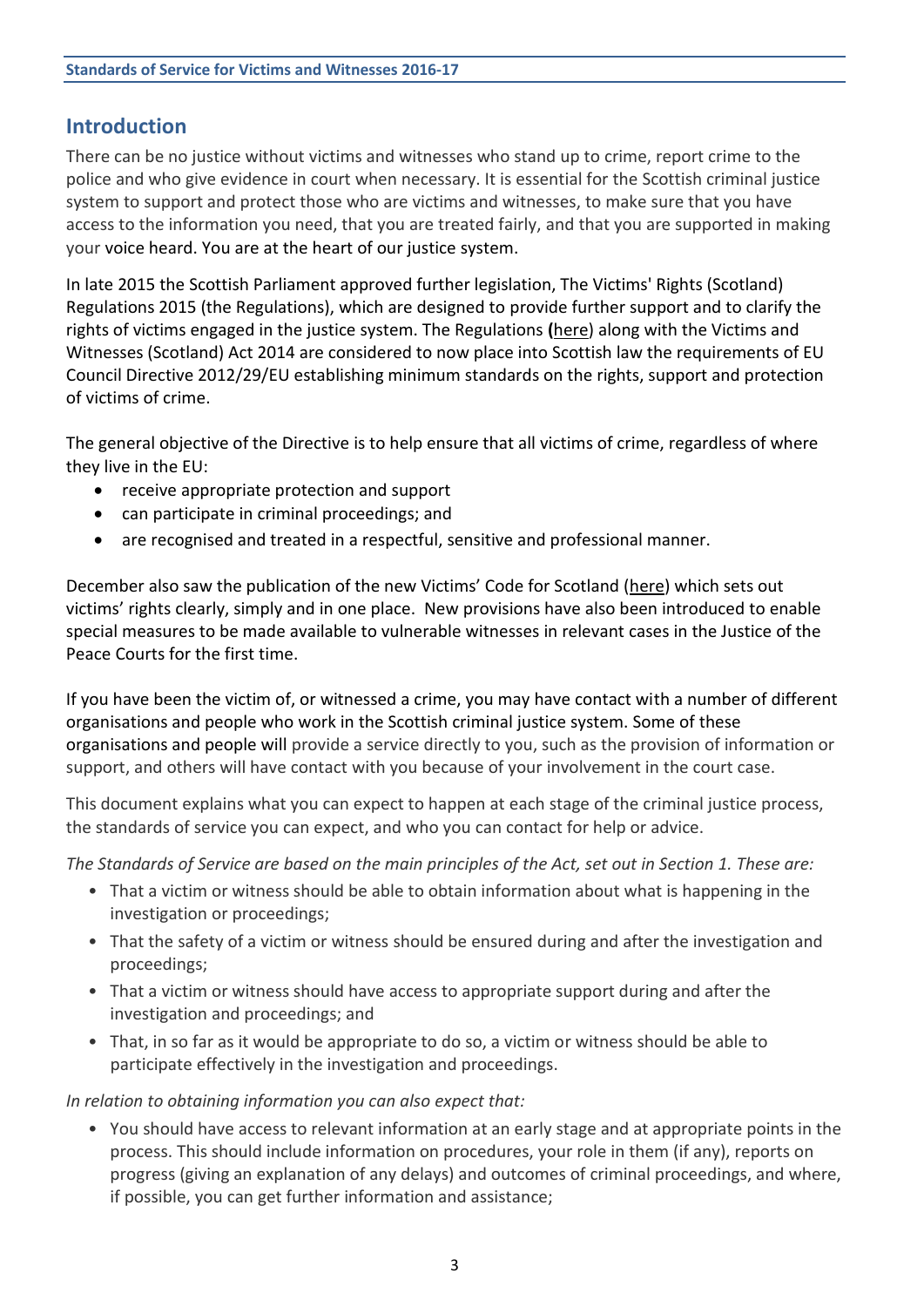- You should be able to understand the information that is given to you. The language should be easy to understand and the information should be available in alternative languages or formats if required; and
- You should be told who to contact if you want to discuss the information that has been provided and anything you do not understand will be explained to you.

Your personal information will be protected at all times. Where it is necessary to share that information with other agencies, this will be done lawfully and in a safe and secure manner.

## **What happens at each stage of the criminal justice process**

Police Scotland, the Crown Office and Procurator Fiscal Service, the Scottish Courts and Tribunals Service, the Scottish Prison Service and the Parole Board for Scotland each play a part in the overall justice process.

The following flowchart sets out what you can expect from each organisation at each stage of the process if you are a victim of crime. Please note the flowchart does not reflect some of the most recent changes, such as the introduction of special measures in the JP courts. The flowchart will be subject of some revision during the course of 2016-17.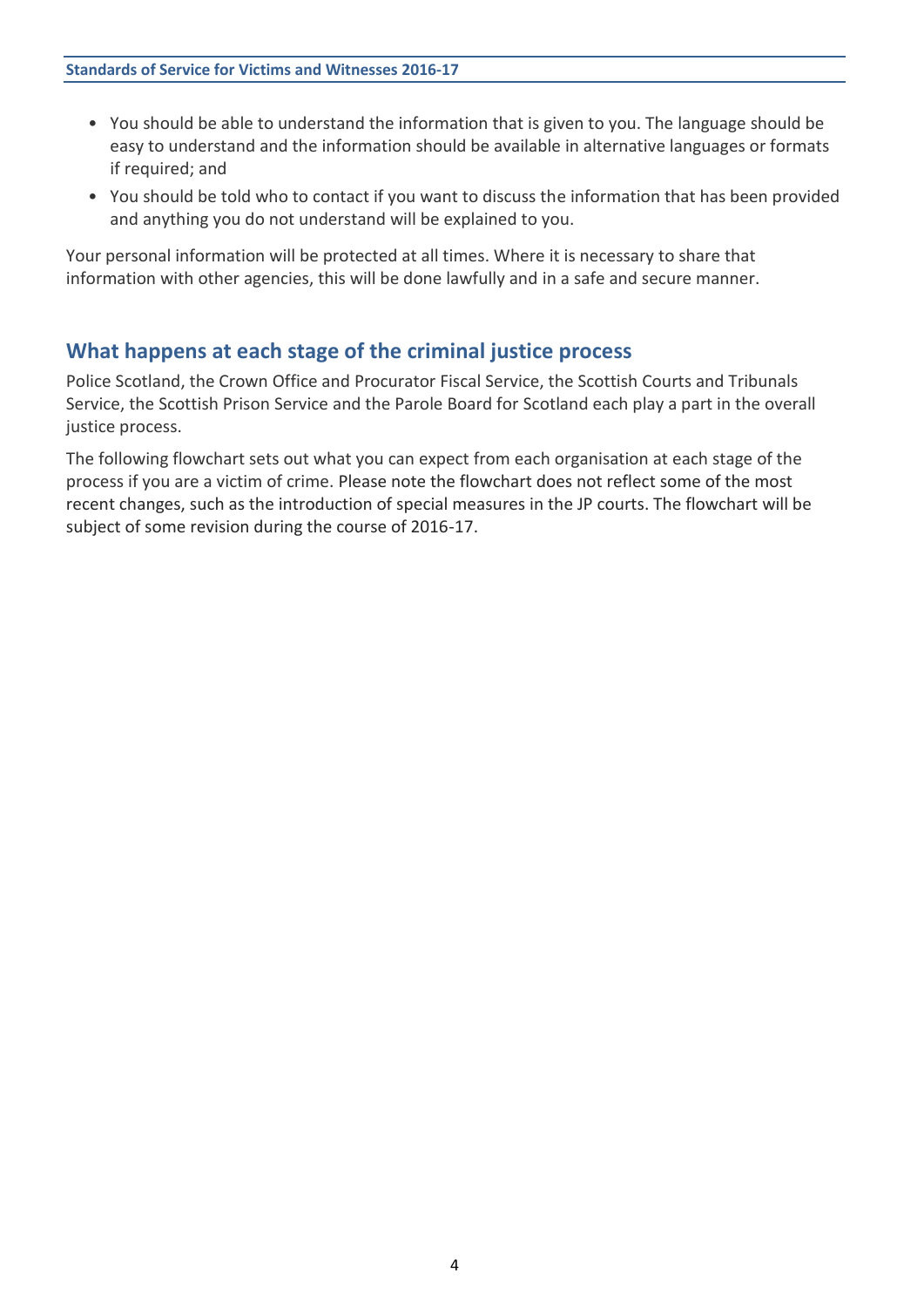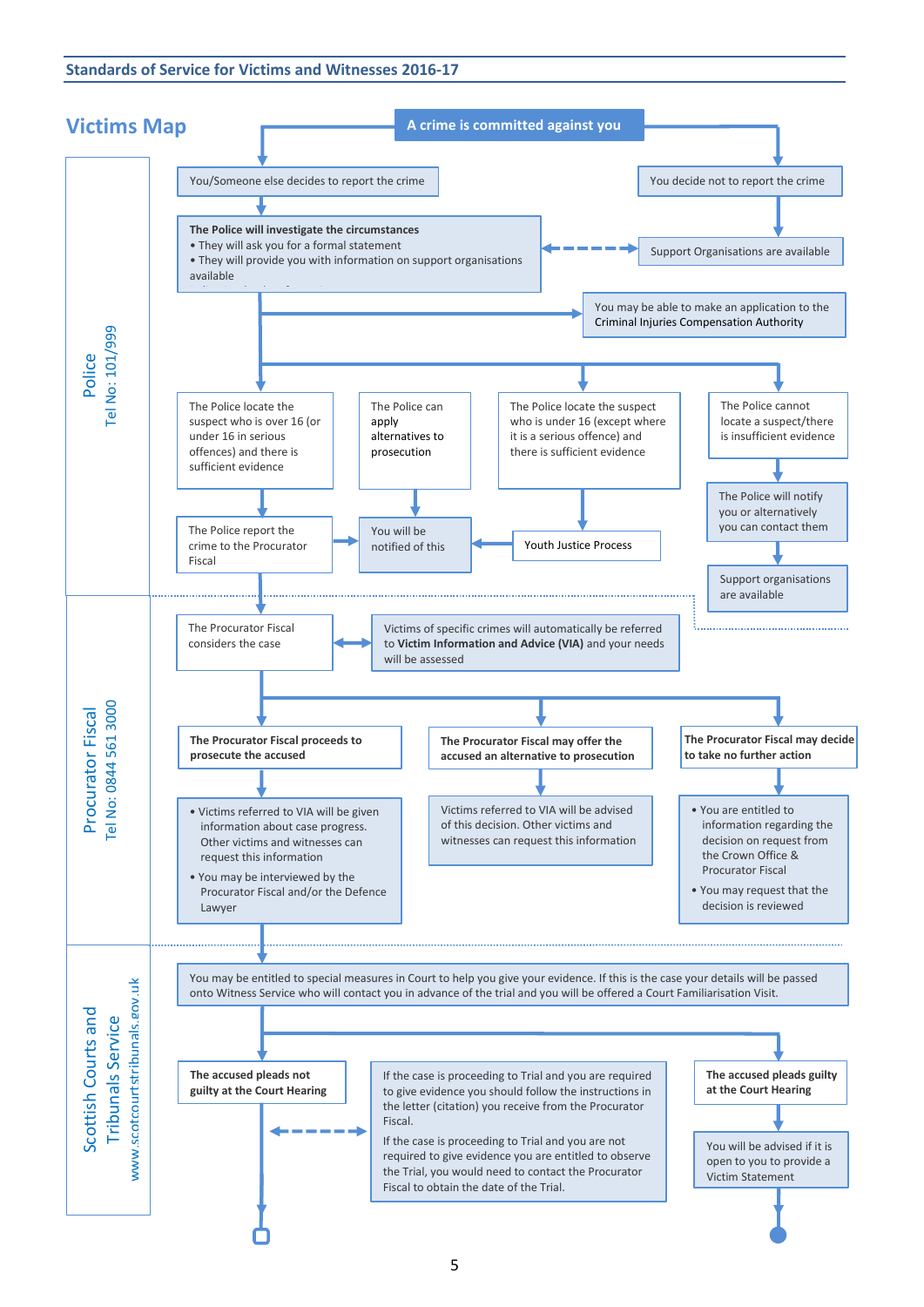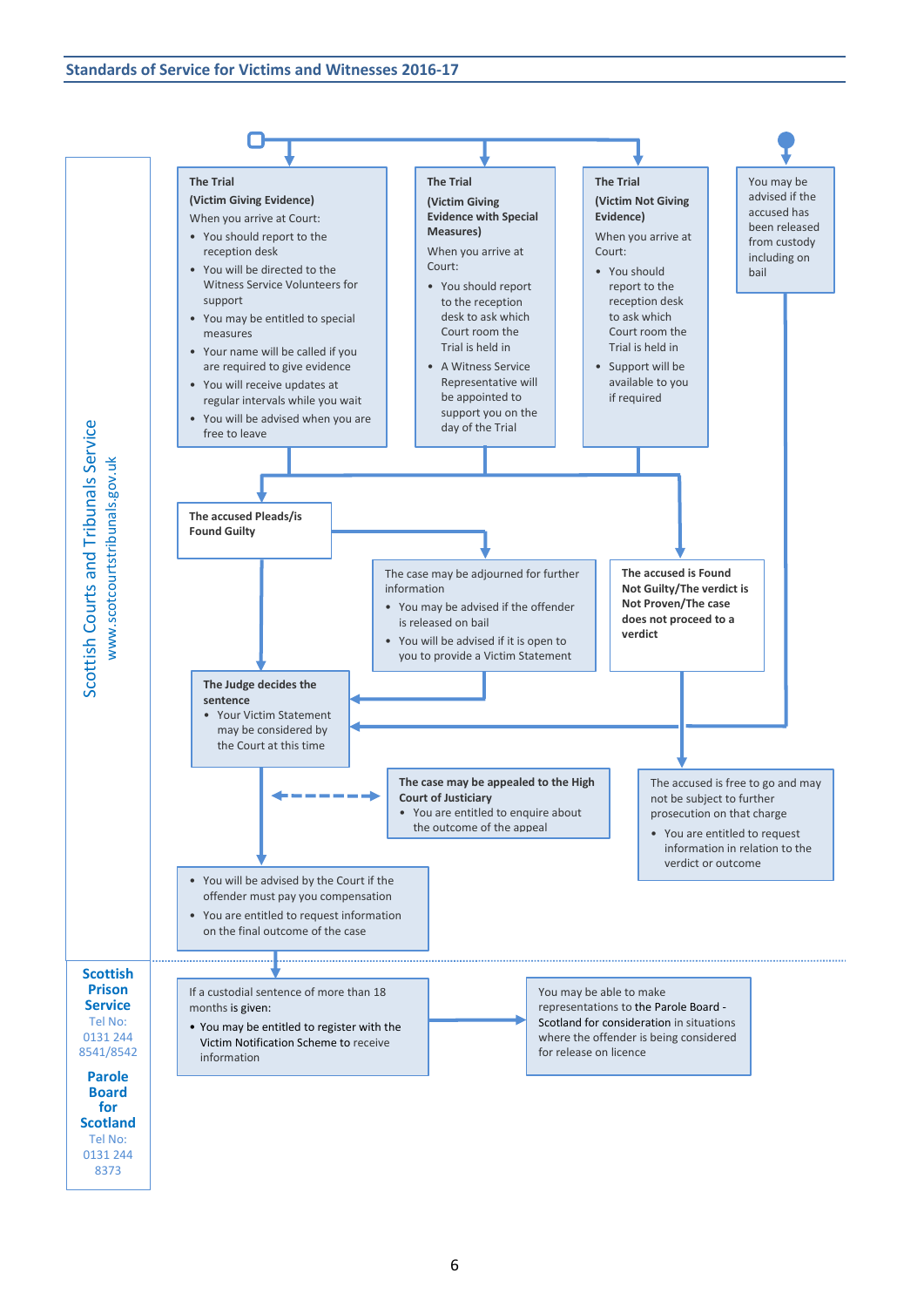## **The common standards of service you can expect from us**

Being a victim of crime, or witnessing a crime, can be a very upsetting and difficult experience.

We each appreciate this, and we will all:

- Ensure you have fair and equal access to services throughout and are treated with dignity and respect at all times regardless of background, age, disability, gender, gender reassignment, race, nationality, religion, belief or sexual orientation. Where required, additional support will be provided and any reasonable adjustments made to ensure that you have access to information and support services;
- Work together and in partnership with victim and witness support organisations to ensure you are provided with the best service possible; and
- We will each ensure that we comply with our respective Complaints Policies details of which are found below.

#### **You can also expect the following specific standards:**

| <b>Organisation</b>    | <b>Standards</b>                                                                                                                                                                                                                                                                                                                                                           |
|------------------------|----------------------------------------------------------------------------------------------------------------------------------------------------------------------------------------------------------------------------------------------------------------------------------------------------------------------------------------------------------------------------|
| <b>Police Scotland</b> | . We will discuss with you how you will be kept informed of progress in your<br>case; we will also explain how we will deal with your case and what we may<br>ask you to do to help us;                                                                                                                                                                                    |
|                        | • If you are a victim or witness, a person who has given a statement in relation<br>to a crime or a family member of a victim who has died as a result of a<br>crime, you can make a request for information.<br>When we receive your application, we will respond within 40 days. For more<br>detail on what information can be requested, and how to apply; please go to |
|                        | www.scotland.police.uk/access-to-information/the-victims-and-witnesses-<br>scotland-act-2014                                                                                                                                                                                                                                                                               |
|                        | • If you are a victim of one of these crimes you will have the option to let<br>officers know whether you want a male or female officer to interview you.<br>We will try to meet your request wherever possible; and                                                                                                                                                       |
|                        | • We will consider your particular needs to decide whether you are a<br>vulnerable witness. We will then, with our partners, try to ensure your<br>needs are met.                                                                                                                                                                                                          |
|                        | . We will ensure you receive a Victim's Care Card if you are a victim of crime,<br>this will provide you with the details of your enquiry officer, the crime you<br>report and information on how you can access victim support and the<br>Scottish Government's Victims' Code.                                                                                            |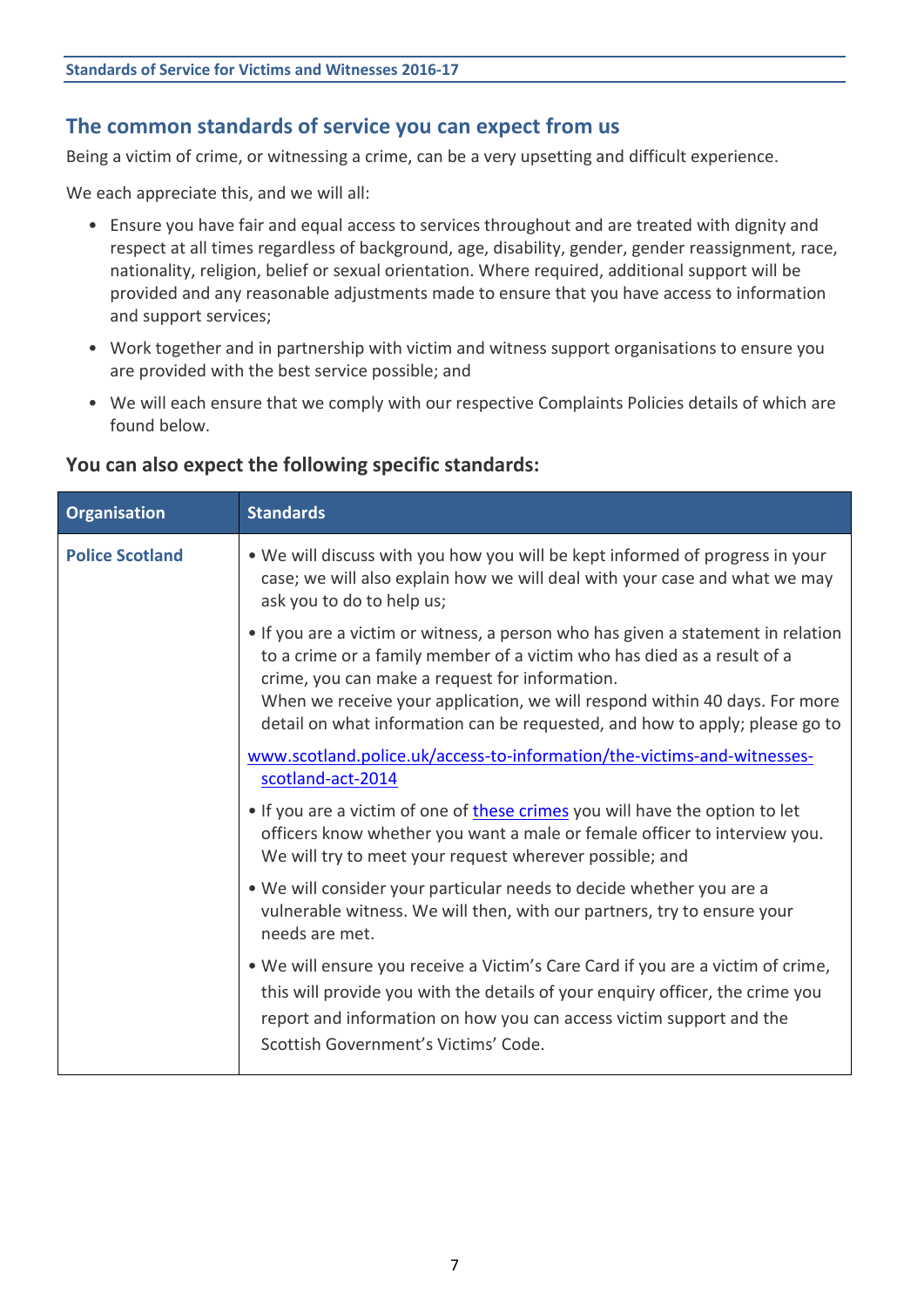| <b>Organisation</b>                                                   | <b>Standards</b>                                                                                                                                                                                                                                                                     |
|-----------------------------------------------------------------------|--------------------------------------------------------------------------------------------------------------------------------------------------------------------------------------------------------------------------------------------------------------------------------------|
| <b>Crown Office and</b><br><b>Procurator Fiscal</b><br><b>Service</b> | . We will treat you fairly and with respect, we will listen to you through our<br>Complaints and Feedback Policy and the review of our decisions and we will<br>communicate with you clearly and effectively;                                                                        |
|                                                                       | • We will make sure that you have access to the relevant and appropriate<br>information that you are entitled to and in situations where we cannot<br>provide that information we will explain the reasons why;                                                                      |
|                                                                       | • We will ensure that you are given the help you need to give evidence in<br>court. We will assess your vulnerability, explain the special measures<br>available to you under the law and when available apply for you to be<br>supported with the appropriate special measures; and |
|                                                                       | . We will take decisions in cases reported to us in line with our prosecution<br>code and continue to review the training needs of our staff to ensure that<br>they have the appropriate skills.                                                                                     |

| <b>Organisation</b>                                 | <b>Standards</b>                                                                                                                                                                                    |
|-----------------------------------------------------|-----------------------------------------------------------------------------------------------------------------------------------------------------------------------------------------------------|
| <b>The Scottish Courts</b><br>and Tribunals Service | • If you are a witness, we will update you on the progress of the court case at<br>least once per hour and advise you when you can leave the court;                                                 |
|                                                     | • We will provide separate waiting rooms for prosecution and defence<br>witnesses, and access to refreshments;                                                                                      |
|                                                     | • If you are entitled to give your evidence to court by live TV link, we will meet<br>you on the day and explain the process for giving your evidence to court;                                     |
|                                                     | • We will respond to requests received on behalf of witnesses, for court<br>familiarisation visits, within 3 working days of receipt; and                                                           |
|                                                     | . If you want to know what support is available to you when you arrive at<br>court, we will direct you to the Witness Service or other support services<br>which are present in the court building. |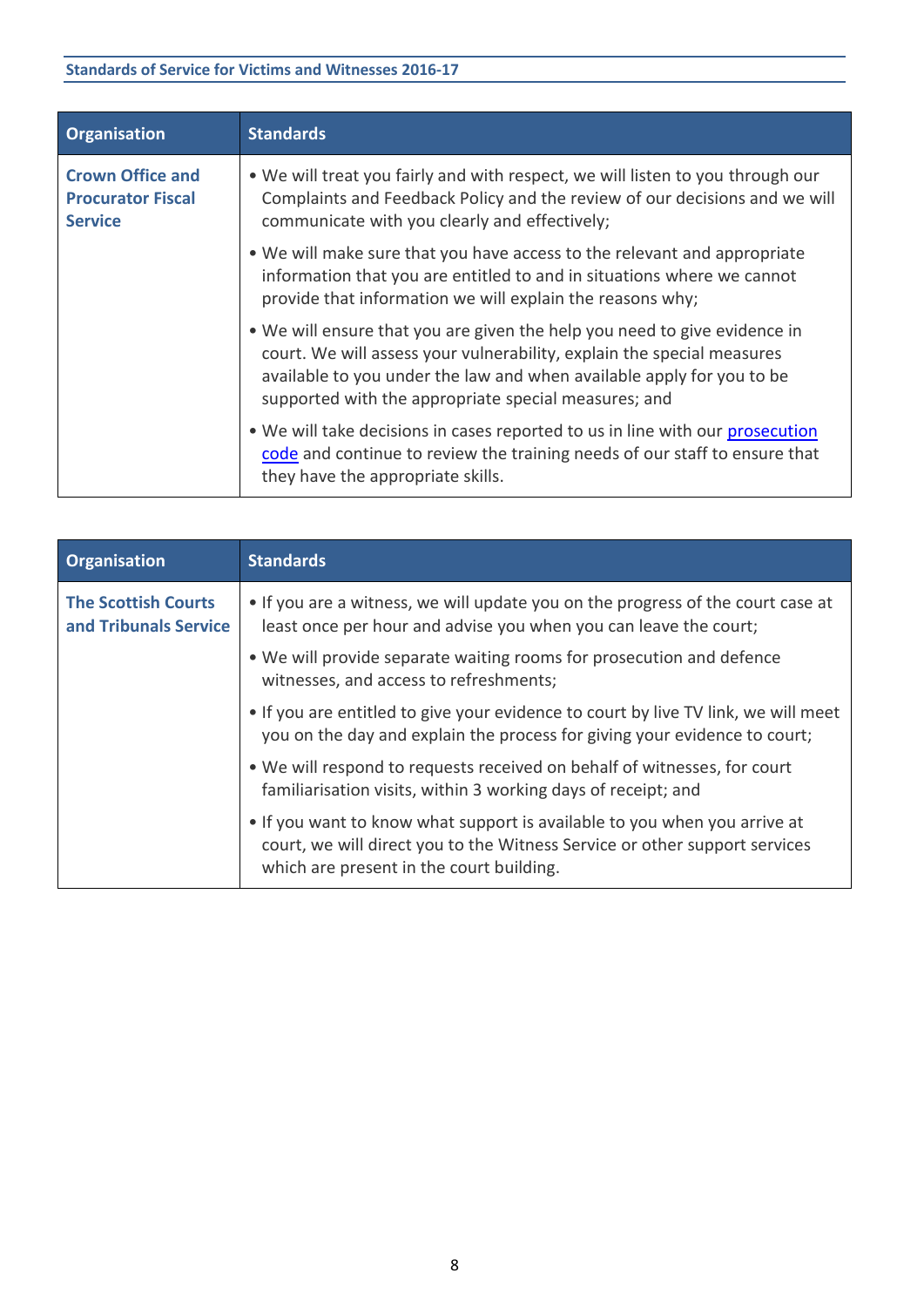| <b>Organisation</b>                      | <b>Standards</b>                                                                                                                                                                                                                                                                                                        |
|------------------------------------------|-------------------------------------------------------------------------------------------------------------------------------------------------------------------------------------------------------------------------------------------------------------------------------------------------------------------------|
| <b>Scottish Prison</b><br><b>Service</b> | For those who have joined the Victim Notification Scheme (VNS), information<br>that you are entitled to receive under section 16(3) of the Criminal Justice<br>(Scotland) Act 2003 will be provided to you by the Scottish Prison Service (SPS)<br>within 48 working hours.                                             |
|                                          | This consists of the following:                                                                                                                                                                                                                                                                                         |
|                                          | • The date of the prisoner's release (other than being granted temporary<br>release);                                                                                                                                                                                                                                   |
|                                          | • If the prisoner dies, his date of death;                                                                                                                                                                                                                                                                              |
|                                          | • If the prisoner has been transferred out of our custody;                                                                                                                                                                                                                                                              |
|                                          | • That the prisoner is, for the first time, entitled to be considered for<br>temporary release;                                                                                                                                                                                                                         |
|                                          | • That the prisoner is unlawfully at large; or                                                                                                                                                                                                                                                                          |
|                                          | • That the prisoner who was released or was unlawfully at large has been<br>returned to custody.                                                                                                                                                                                                                        |
|                                          | . If you write to SPS about any matter concerning the Victim Notification<br>Scheme, they will respond within 10 working days.                                                                                                                                                                                          |
|                                          | . Where a telephone enquiry cannot be answered by SPS at the time, they will<br>call you back within one working day.                                                                                                                                                                                                   |
|                                          | For those of you who have joined the Victim Notification Scheme, and have<br>expressed a desire to make representations in relation to licence conditions<br>under section 17 of the Criminal Justice (Scotland) Act 2003, SPS will write to<br>you no less than 2 weeks before any decision will be taken for release: |
|                                          | . On Home Detention Curfew; or                                                                                                                                                                                                                                                                                          |
|                                          | • On the first occasion that the prisoner is considered for temporary release.                                                                                                                                                                                                                                          |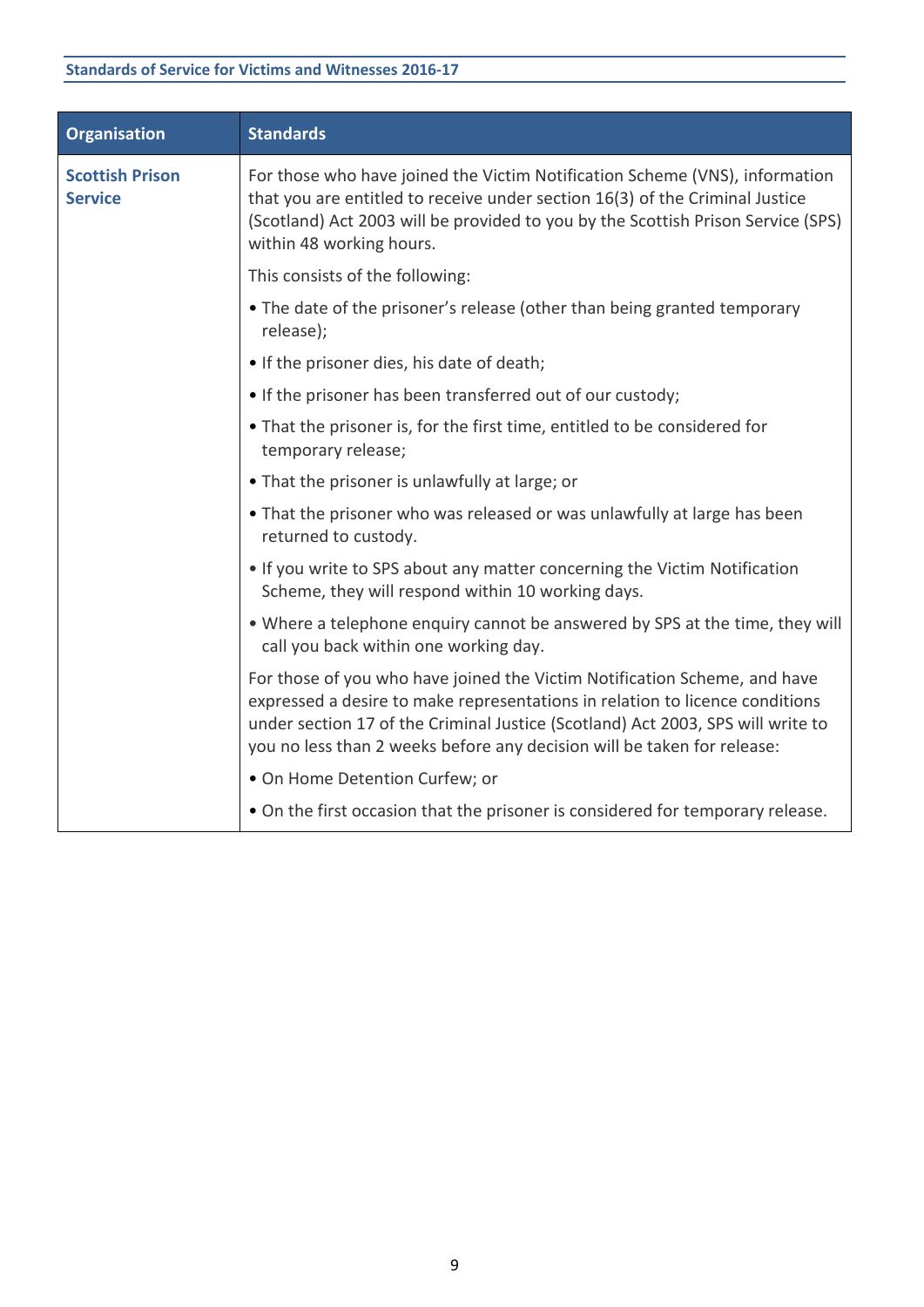| <b>Organisation</b>                        | <b>Standards</b>                                                                                                                                                                                                                                                                                                                                                                                                                                                                                                                                                                                          |
|--------------------------------------------|-----------------------------------------------------------------------------------------------------------------------------------------------------------------------------------------------------------------------------------------------------------------------------------------------------------------------------------------------------------------------------------------------------------------------------------------------------------------------------------------------------------------------------------------------------------------------------------------------------------|
| <b>Parole Board for</b><br><b>Scotland</b> | . If you are registered for part 2 of the Victim Notification Scheme, we will<br>take account of your representations alongside other relevant information<br>when deciding whether to approve release. Victim Support Scotland may be<br>able to help you prepare your representations (contact number 0345 603<br>9213);                                                                                                                                                                                                                                                                                |
|                                            | . If you are registered for part 2 of the Victim Notification Scheme, we will tell<br>you when the Parole Board has made its decision. You will be offered the<br>option of being told by telephone and, if release is granted, we will tell you<br>about any licence conditions that are relevant to you. If you prefer to<br>receive a letter, we will send this by first-class post within one day of the<br>Parole Board's decision;                                                                                                                                                                  |
|                                            | • If you are registered for part 2 of the Victim Notification Scheme, we will<br>give you the opportunity, where the prisoner has been given a life sentence,<br>of making your representations in person to a member of the Parole Board<br>(the Parole Board member will not be part of the Tribunal considering the<br>prisoner's case). Please note that the meeting with the member of the<br>Parole Board will normally take place between 12 and 8 weeks before the<br>date set for the Tribunal and will not normally be at your home. The meeting<br>will be at a time that is suitable for you; |
|                                            | . We will answer your letters, emails or telephone calls promptly. We will<br>answer your letters or emails within 5 working days. If we are not able to<br>fully answer your telephone enquiry at the time of your call, we will arrange<br>to call you back; and                                                                                                                                                                                                                                                                                                                                        |
|                                            | . We will normally contact you by letter clearly stating why we are contacting<br>you and, if there is any action that we need you to take, we will set that out<br>clearly. If we need to contact you by telephone, we will check that it is<br>convenient for you to discuss the matter and we will explain why we are<br>contacting you and, if there is any action that we need you to take, we will<br>tell you what that is and why it is required.                                                                                                                                                 |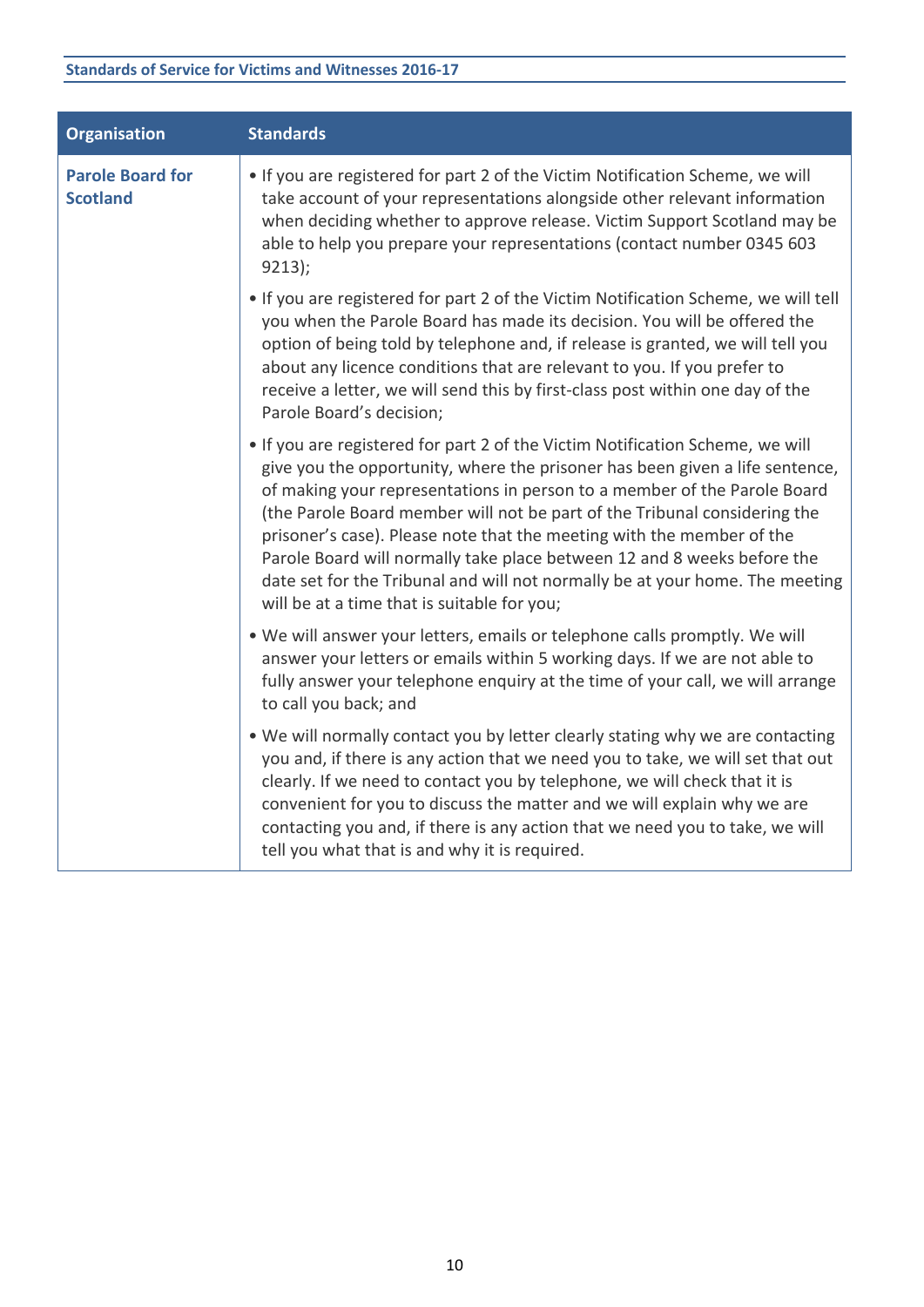# **What to do if you are not happy with our standard of service – How to complain**

Police Scotland, the Crown Office and Procurator Fiscal Service, the Scottish Courts and Tribunals Service, the Scottish Prison Service and the Parole Board for Scotland, are committed to delivering the highest standards of service to you. We know that sometimes things go wrong and we will try to put things right if that happens. If you are not happy with the service you have received from one of these organisations, it is important that you let them know.

If the matter cannot be resolved, you should be offered information about the relevant complaints procedure, so that you can raise your concerns formally. Your complaint will be taken seriously and will be dealt with quickly and effectively, you should be able to complain without fear of victimisation.

**Details of where to make a complaint for each organisation are found below:**

## **POLICE SCOTLAND**

#### [www.scotland.police.uk](http://www.scotland.police.uk/)

- Complete our online complaint form;
- Write to Professional Standards Department Police Headquarters Scotland P.O. Box 21184 Alloa, FK10 9DE;
- Dial 101 and make a report of your complaint over the telephone; or
- Attend at a police station in person.

## **THE SCOTTISH COURTS AND TRIBUNALS SERVICE**

#### [www.scotcourtstribunals.gov.uk](http://www.scotcourtstribunals.gov.uk/)

Our complaints procedure sets out how we will investigate and deal with your complaint and the timescales involved. The complaints procedure can be accessed:

- by clicking the Complaints and Feedback link on the home page of the SCTS website (above), or
- by requesting a copy from your local court.

## **CROWN OFFICE AND PROCURATOR FISCAL SERVICE**

[www.copfs.gov.uk/about-us/comments-complaints](http://www.copfs.gov.uk/about-us/comments-complaints)

- You can email [RIU@copfs.gsi.gov.uk](mailto:RIU@copfs.gsi.gov.uk) or
- write to: Response and Information Unit Crown Office and Procurator Fiscal Service 25 Chambers Street Edinburgh EH1 1LA
- From a landline, you can phone 0844 561 3000
- From a mobile, you can phone 01389 739 557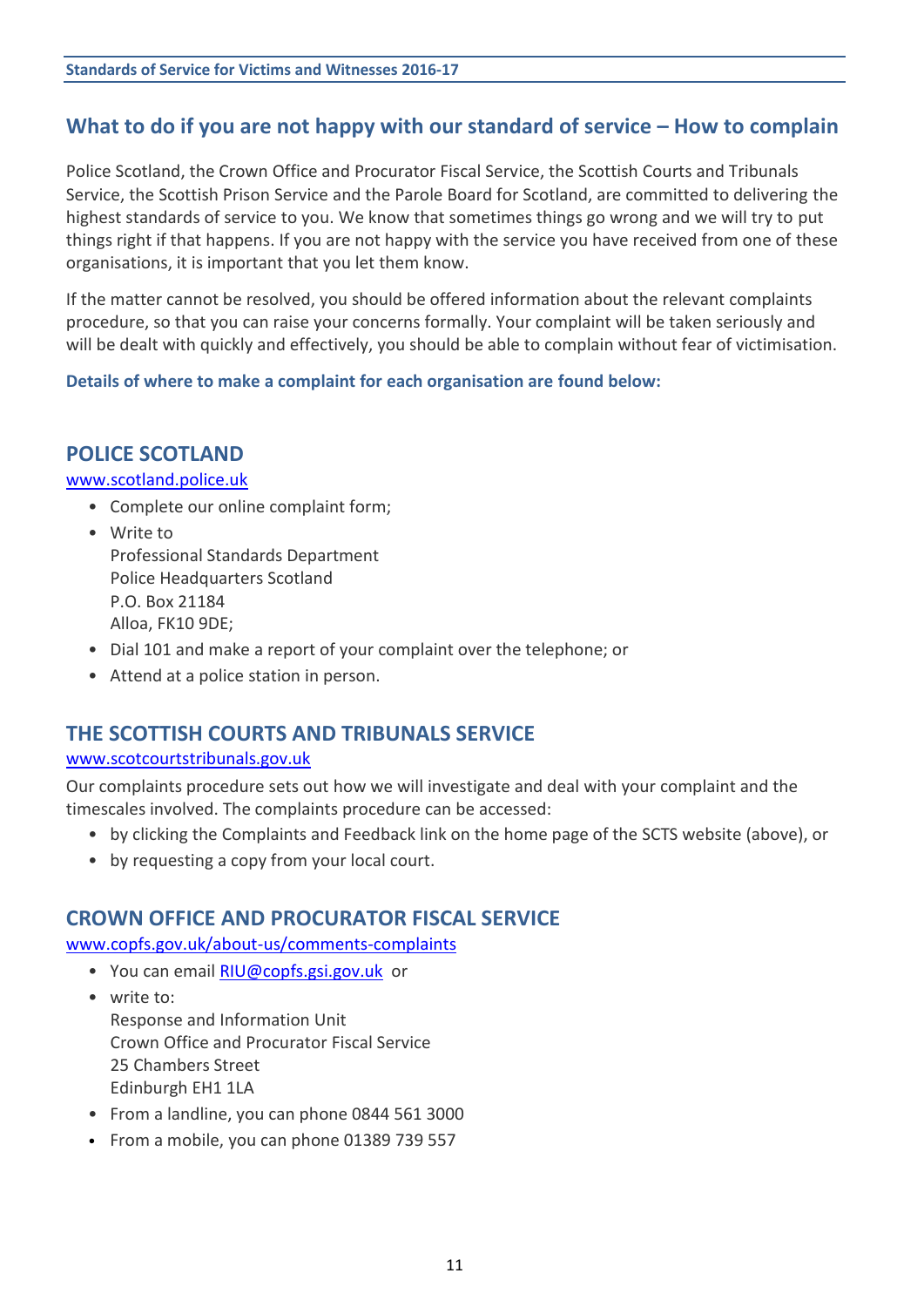## **SCOTTISH PRISON SERVICE**

[www.sps.gov.uk](http://www.sps.gov.uk/)

- In person to the VNS Department at the SPS;
- By phone: 01312448745;
- By writing to: Victim Notification Scheme Room G14 Calton House Edinburgh EH12 9HW; or
- By e-mail to [vns@sps.pnn.gov.uk](mailto:vns@sps.pnn.gov.uk) Please make it clear that you want the matter to be treated as a complaint. It will help us if you give as much background information as you can, for example why you are dissatisfied and your VNS reference number.

## **THE PAROLE BOARD FOR SCOTLAND**

#### [www.scottishparoleboard.gov.uk](http://www.scottishparoleboard.gov.uk/)

You can either write to the Chief Executive at the address on our letter or telephone on the phone number on our letter. We will acknowledge your complaint within 3 working days and will normally discuss the matter with you before writing to you within 20 working days to let you know the outcome.

You can find out how to make a formal complaint [here.](http://www.scottishparoleboard.gov.uk/page/complaints_procedure)

## **Taking the matter further**

If you consider that Police Scotland, the Crown Office and Procurator Fiscal Service, the Scottish Court Service, the Scottish Prison Service or the Parole Board for Scotland have not dealt with your complaint satisfactorily, you can ask the Scottish Public Services Ombudsman to adjudicate. You can contact them by telephoning 0800 377 7330 or at the following address:

SPSO, Freepost EH641, Edinburgh EH3 0BR.

## **Who you can contact for support or advice**

 You can find further support, advice and guidance for victims and witnesses here: <http://www.mygov.scot/victim-witness-support>